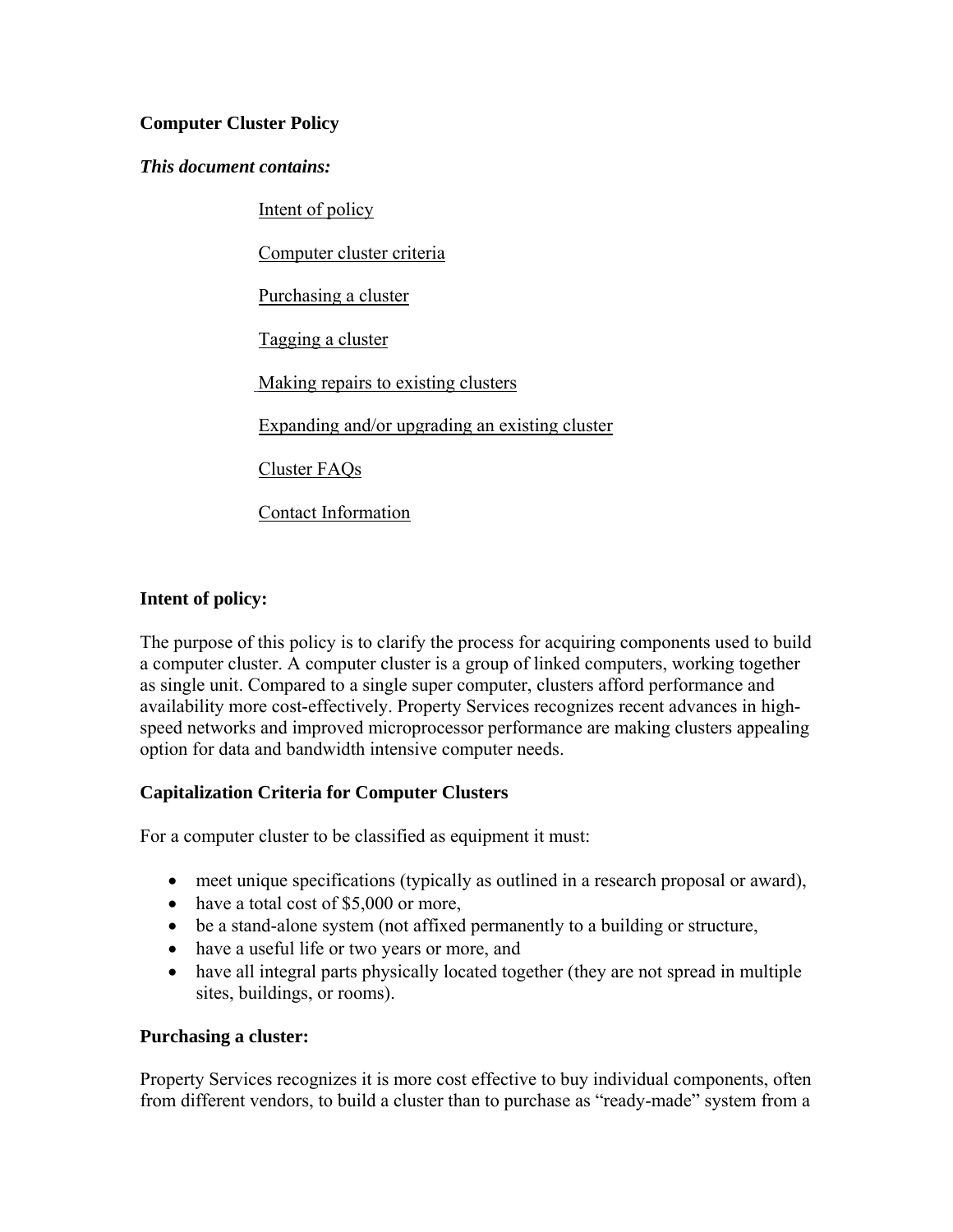single vendor. This approach usually results in different purchase orders and/or invoices placed with different vendors. Additionally, it is also possible some of the individual orders will be for components with costs below the capitalization threshold (\$5000, or more).

To prevent potential delays in processing purchase requisitions, Property Services recommends:

- For all purchases relating to a cluster, use the expenditure type of "Equipment-Caltech."
- If the orders are from different vendors or are on different invoices, make sure the first invoice or requisition describes the cluster. If should also allude to the existence of other related invoices and or requisitions.
- All other subsequent purchases should reference the original invoices or requisition numbers. Use the "Equipment-Caltech" expenditure type for each order.

This approach:

- Ensures overhead will not be applied to cluster components,
- Allows Property Services to track the cluster as one item of equipment, and
- Prevents the need for setting up a fabrication account for the cluster (See Fabrication Policy for more information).

## **Tagging a cluster:**

Alert Property Services as soon as the cluster is built and it is ready to be put to service. Property Services will affix a single barcode tag to the main component of the cluster (i.e., equipment rack, head-node, or interconnect switch).

## **Making repairs to an existing cluster:**

If any component of the cluster needs replacement due to damage or failure, regardless of cost, code the expenditure type for the purchase as "Equipment-Maintenance." Repairs and/or replacements do not add to the life of the asset. Thus, Caltech expenses these costs. Coding these properly helps ensure the appropriate total value of the cluster is being used for accountability and depreciation expense purposes.

# **Expanding and/or upgrading an existing cluster**

When purchasing of additional computer units (nodes) and/or related components with intention of adding them to an existing cluster, code the expenditure type as "Equipment Caltech" only if:

 The additional nodes or components purchased are not replacing any pre-existing component within the cluster.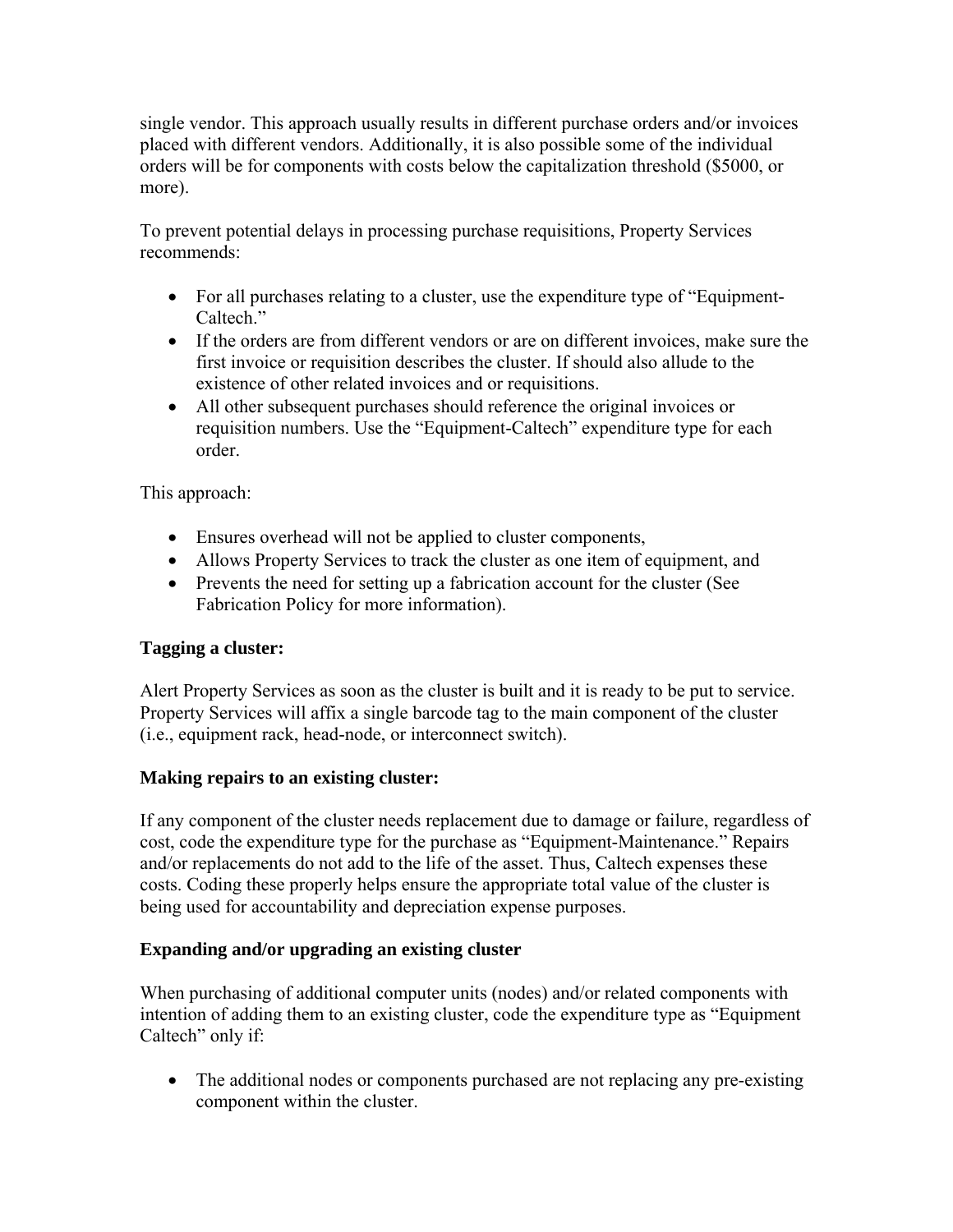- The total cost of the expansion or upgrade is \$5,000 or more.
- The expansion or upgrade extends the original cluster's useful life by more than two years.
- The award funding the purchase grants title to equipment to Caltech. If this is not the case, contact Property Services before placing the order.

Make a note of the asset tag number of the cluster expanded or upgraded by this purchase on either the requisition or the invoice.

## **Cluster FAQs:**

Q: Can peripherals be included in the cost of a cluster?

A: Peripherals such as a mouse, keyboard, printer, cabling, interconnect switches, and a rack can be included as capitalized components of a cluster. You need to order them before the cluster is put to use for the first time (placed in service). If peripheral items are ordered individually (i.e. without an accompanying computer node), and after the cluster is placed in service, they cannot be included in the cost of the cluster. Classify these kinds of purchases as "Supplies Allocable."

Q: Can a desktop computer be included in a cluster?

A: Yes, as long as all of the cluster criteria are met.

Q: Can a laptop computer be included in a cluster?

A: Yes, as long as the laptop will be a permanent and integral component of the cluster (the cluster cannot function at any time without it).

 Q: If purchased on a sponsored award, will clusters be subject to indirect cost (F&A – Facilities and Administrative Costs)?

A: No, capitalized equipment is not subject to indirect cost (Facilities and Administrative Costs).

 Q: I accidentally purchased computers for a cluster and did not code the expenditure type as "Equipment-Caltech." How can I fix it?

A: Work with Property Services to fix the error. Property Services will initial the correction process only if the purchases meet the criteria for computer clusters stated in this policy.

Q: What happens if the cluster is "de-clustered" (i.e. broken apart or cannibalized)?